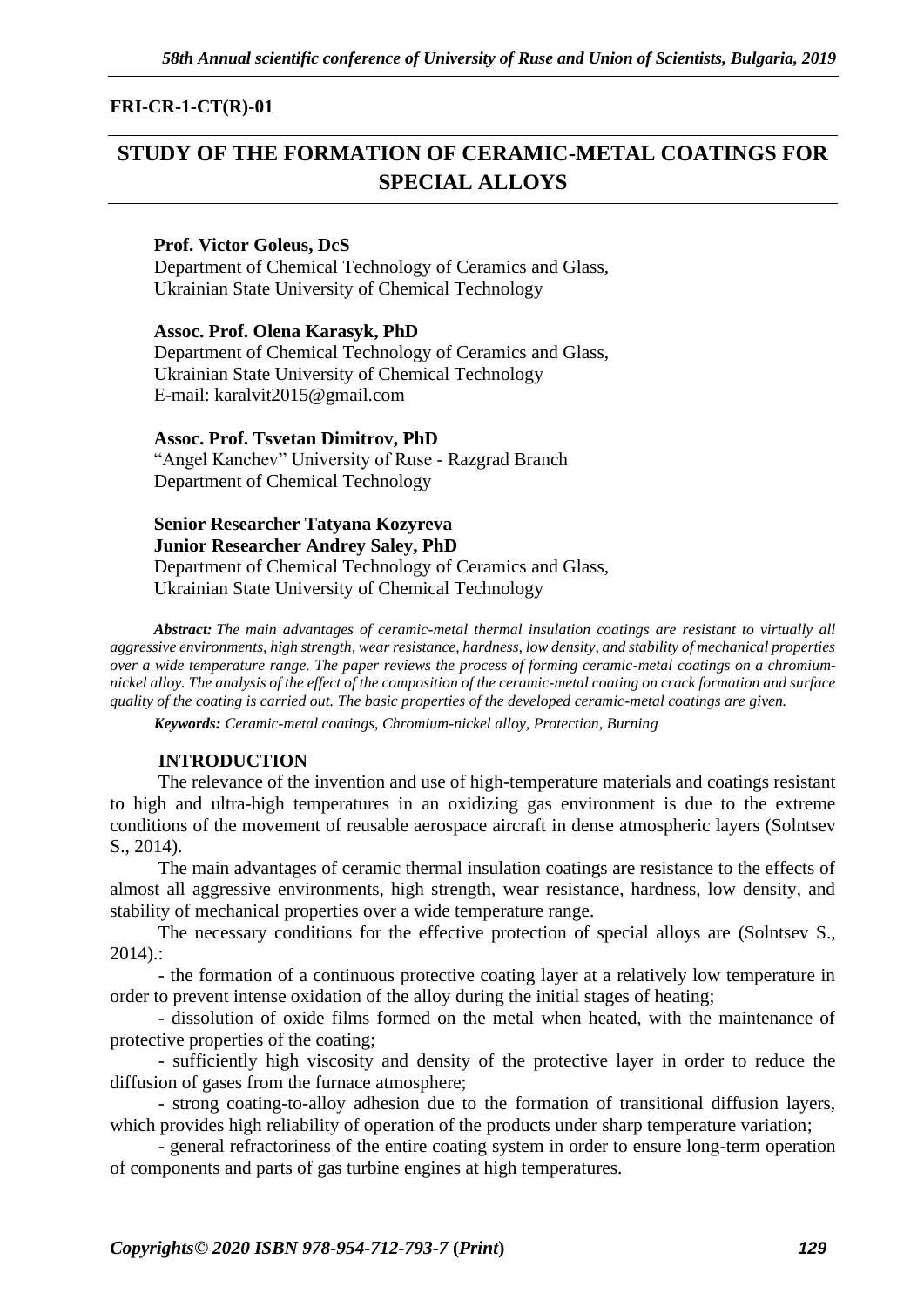Thus, the development of protective coatings should be based on the following basic provisions (Solntsev S., 2014).:

- a protective advanced coating is a complex (in chemical and phase composition) composition, which is formed by heating metal billets and parts;

- the alloy surface is not only an object of protection but also a factor affecting the formation, composition, and protective effect of coatings, changing in accordance with the laws of multiphase heterogeneous surfaces;

- the protective effect of coatings is determined by a combination of extreme processes that depend on the composition of the protective layer, the characteristics of the influence of furnace gases on the coating and the surface to be protected, interactions on the interfaces of the contacting phases, the conditions of the thermomechanical treatment of the coating-alloy system, and factors typical of metal processing technology.

## **EXPOSITION**

To obtain a coating, a mixture of finely ground metal powders (nickel, chromium, aluminum, etc.), oxides  $(A<sub>12</sub>O<sub>3</sub>, Cr<sub>2</sub>O<sub>3</sub>, etc.)$ , glass, refractory compounds such as borides (TiB<sub>2</sub>, ZrB<sub>2</sub>, etc.), silicides (MoSi<sub>2</sub>, ZrSi<sub>2</sub>, B<sub>4</sub>Si, etc.) were sintered for 1 hour at a temperature of 860<sup>o</sup>C in an oxidizing medium directly on the surface of the protected product (Shvagireva V., Soloviova G., 2003).

The metal samples before applying the slip were prepared by sandblasting using corundum, after which they were degreased with isopropyl alcohol. Compositions were applied on a metal substrate by sprinkling.

The following characteristics affect slip quality:

- grinding fineness;
- moisture content;
- amount of suspending additives.

The grinding fineness for obtaining a high-quality ceramic-metal coating should ensure the passage of the slip through a sieve No. 0056-0063.

The experimentally established grinding time of the experimental slip in laboratory settings is 16-18 hours for 100 g (based on the dry mix).

As a result of grinding, a slip was obtained with the granulometric composition presented in Table and in Figure 1.

|     |              | $\mathbf{r}$<br>$\overline{\phantom{a}}$ |
|-----|--------------|------------------------------------------|
| No. | Fraction, µm | Fraction content,<br>%                   |
|     | $[0+2]$      | 10.39                                    |
|     | $[-2+10]$    | 33,89                                    |
| 3   | $[-10+20]$   | 24,04                                    |
|     | $[-20+30]$   | 17,91                                    |
|     | $[-30+40]$   | 9,66                                     |
|     | $[-40+50]$   | 3,34                                     |
| −   | $[-50+60]$   | 0,72                                     |
| 8   | $[-60+70]$   | 0,05                                     |

Table 1 – Fractional composition of the experimental slip

 $[-2+10]$  - passage through a 2 µm sieve, sieve residue - 10 µm

As the differential particle distribution curve shows, the selected grinding mode is optimal. The main fraction consists of particles of 2-30  $\mu$ m, the weighted average particle diameter is 23-25 µm.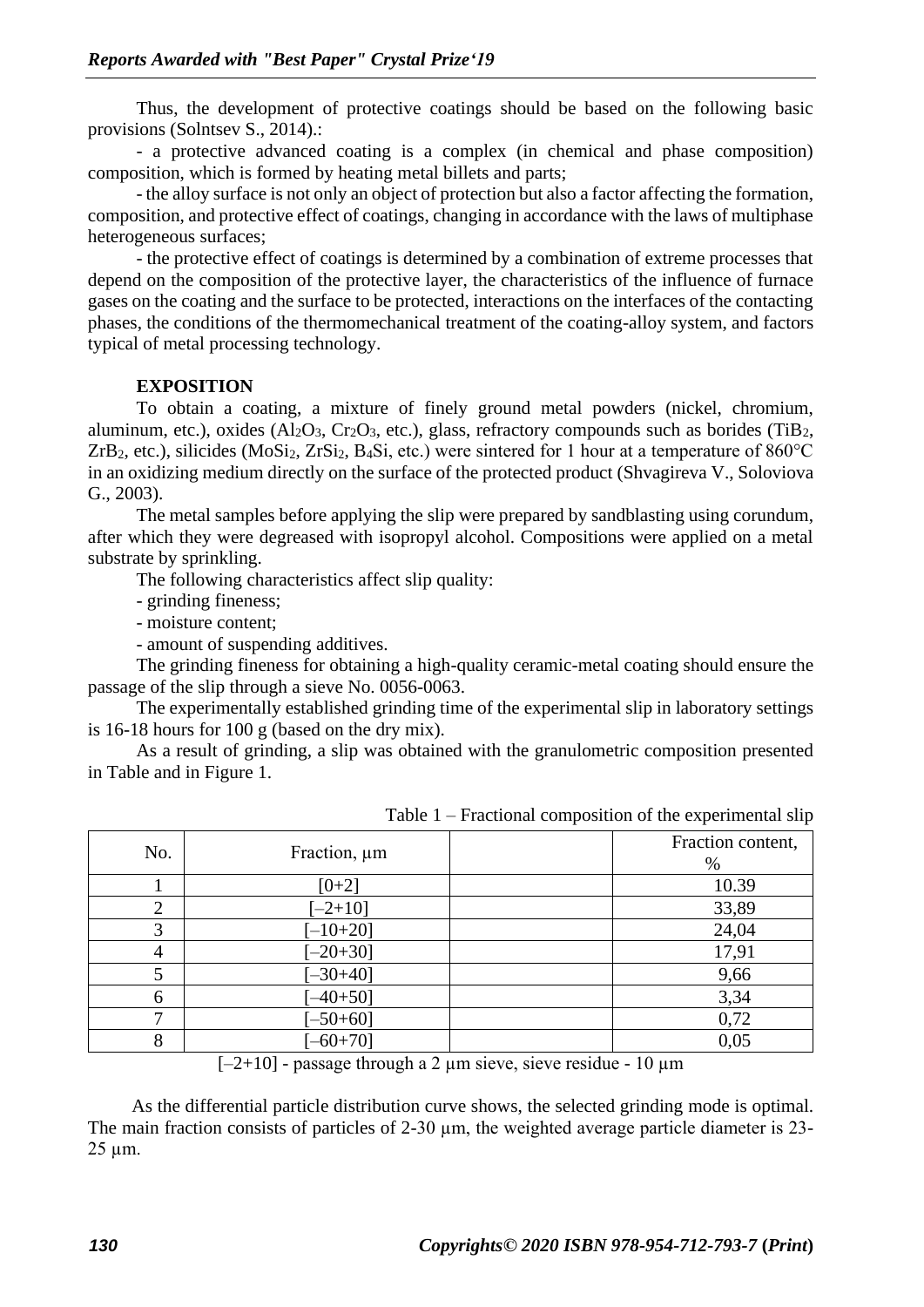

Fig. 1 Differential distribution curve of powder particles of the experimental slip

The properties of the experimental slips depending on the different contents of clay and water are given in Table 2.

| Water added,<br>ml | Clay content, g | Coverage, g/cm <sup>2</sup> | Relative humidity,<br>$\%$ | Absolute<br>humidity, % | Slip bulk<br>density, $g/cm^3$ |
|--------------------|-----------------|-----------------------------|----------------------------|-------------------------|--------------------------------|
| 1                  | $\overline{2}$  | 3                           | $\overline{4}$             | 5                       | 6                              |
| 60                 | $\overline{4}$  | 0,021<br>0,017              | 33.6                       | 52.3                    | 2.1                            |
|                    | 5               | 0,042<br>0,023              | 32.5                       | 50.1                    | 2.1                            |
|                    | 6               | 0,092<br>0,035              | 32.7                       | 48.5                    | 2.1                            |
| 65                 | $\overline{4}$  | 0,015<br>0,012              | 36.7                       | 57.9                    | 2.0                            |
|                    | 5               | 0,034<br>0,015              | 35.7                       | 55.5                    | 2.1                            |
|                    | 6               | 0,078<br>0,029              | 34.9                       | 53.7                    | 2.1                            |
| $70\,$             | $\overline{4}$  | 0,012<br>0,009              | 39.3                       | 64.5                    | 1.9                            |
|                    | 5               | 0,025<br>0,012              | 37.5                       | 60.0                    | 2.0                            |
|                    | 6               | 0,064<br>0,019              | 36.2                       | 56.8                    | 2.0                            |
| 75                 | $\overline{4}$  | 0,006<br>0,005              | 42.7                       | 74.4                    | 1.8                            |
|                    | 5               | 0,020<br>0,011              | 39.6                       | 65.5                    | 1.9                            |
|                    | 6               | 0,035<br>0,014              | 38.3                       | 62.2                    | 1.9                            |

Table 2 Properties of the experimental slips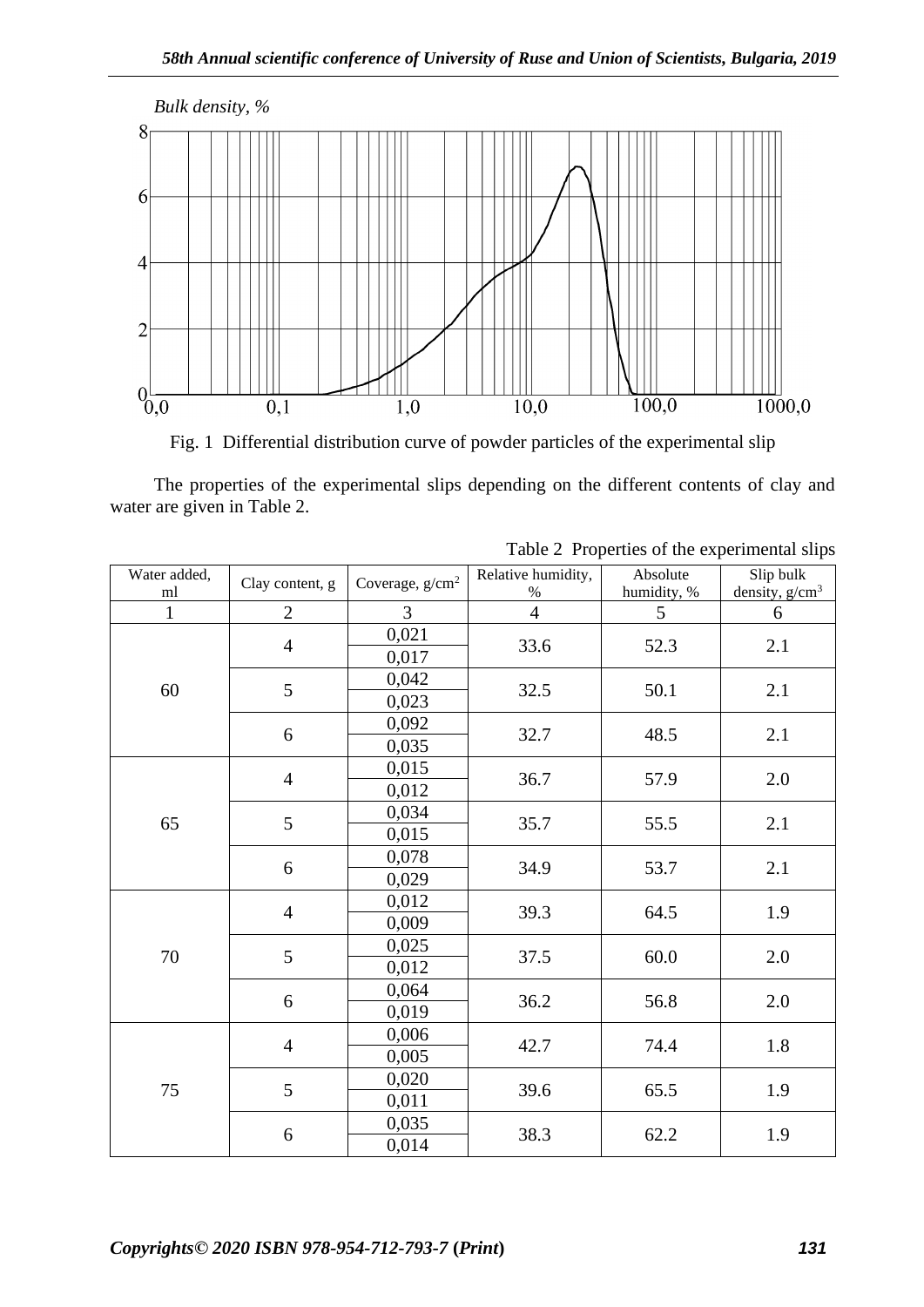As a result of the studies, the optimal composition of the slip was determined, which should contain 4 wt.% of clay and 75 ml of distilled water (with the free runoff of slip residues) per 100 wt.% of dry mix. An increase in clay content is impractical because this leads to a heavier slip, an increase in coverage, firing temperature and, as a consequence, worsens coating quality.

The experimental slip with the optimal composition is characterized by the following properties: coverage - 0.005-0.006  $g/cm^2$ , relative humidity - 43%, absolute humidity - 74%, bulk density -  $1.82$  g/cm<sup>3</sup>.

The nature of the formation of ceramic-metal coatings during firing is shown in Fig. 2 - 5.

For the coatings shown in Fig. 2-3, the metal component was introduced in the form of a PG-12-N-01 self-fluxing alloy. The metal component was added to the coating samples shown in Fig. 4-5 as separate powders.



Fig. 2 Crack formation and growth of cracks in the coating

We should note (Fig. 2 (a)) that a significant amount of cracks (20-30  $\mu$ m) are present in the coating even before firing, which grow more during thermal treatment.

In the temperature range from 760 to 780 $^{\circ}$ C, these defects increase to 40-60 um, which is associated with sintering and shrinkage of the coating (Fig. 2. (b)), and in the first 10 minutes of firing reach 120-140  $\mu$ m (Fig. 2 (c)).

A further increase in temperature does not contribute to their growth. At isothermal exposure  $(T=860^{\circ}C, \tau=1$  hour), no autogenous healing of cracks occurs (Fig. 3 (a)). The general appearance of the detected defects during cooling does not change (Fig. 3 (b)). The coating is heterogeneous, with a significant surface relief.



Fig. 3 Formation of the coating during isothermal exposure and subsequent cooling

An experimental coating, consisting of a composition of metallic powders, does not undergo significant changes when heated to a temperature of  $620^{\circ}$ C. Presumably, in the range of 640- $660^{\circ}$ C, the base glassy bond becomes softer. Throughout the entire firing period, cracks do not form.